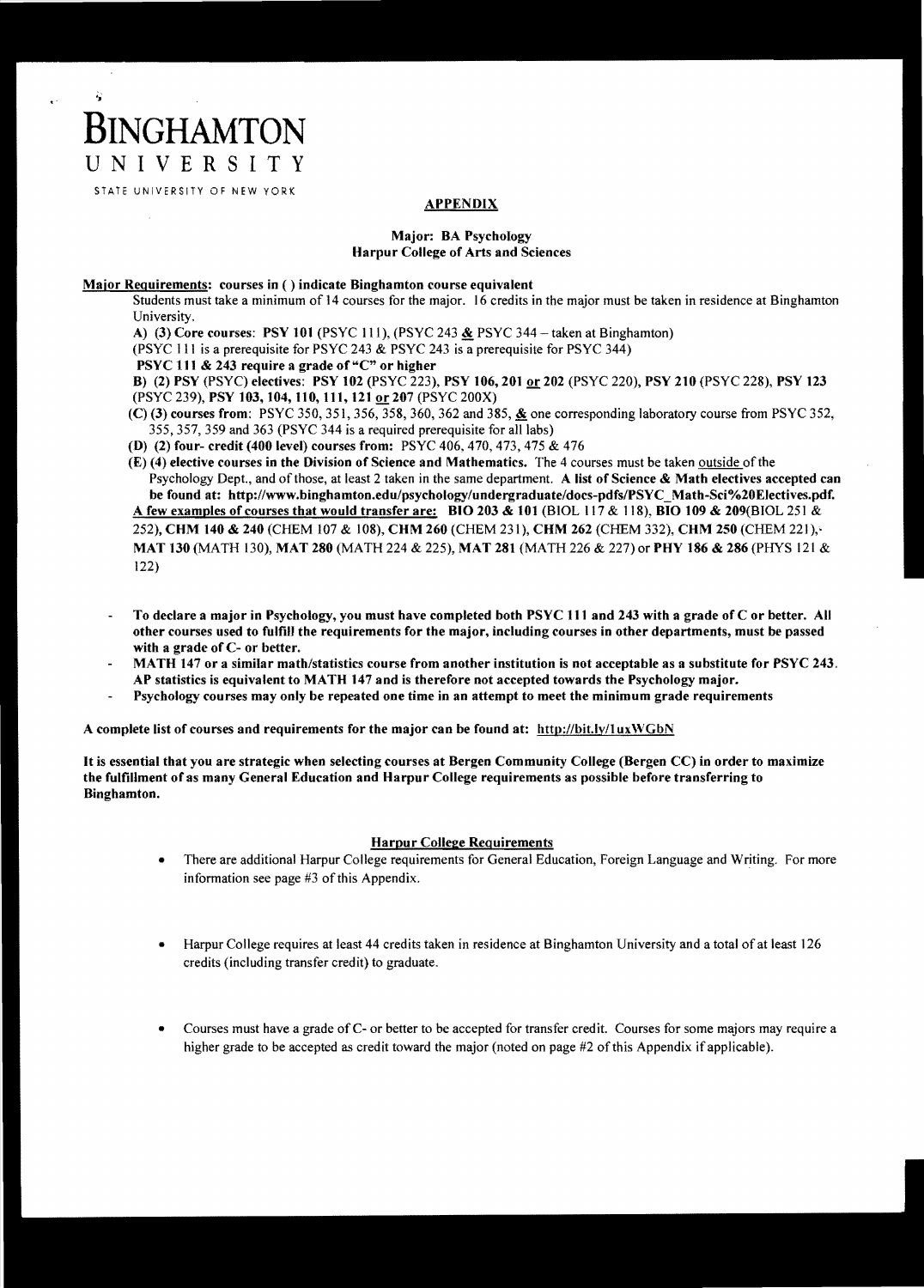Please Note: The schedule below is only one example of how the BA in Psychology major can be completed in eight semesters. Your academic advisor or major advisor may recommend that you take courses in a different sequence based on credits earned previously.

## See specific important departmental information in the University Bulletin at: http://bit.lv/1uxWGbN

 $\hat{\mathbf{A}}$ 

The **BOLD** areas below indicate Bergen CC courses that fulfill BA Psychology major requirements & the Binghamton equivalent course follows in ( )

| Year           | Fall                                            | <b>Spring</b>                         | <b>Key/Notes</b>                           |
|----------------|-------------------------------------------------|---------------------------------------|--------------------------------------------|
|                | <b>Bergen CC</b>                                | Bergen CC                             | * Fulfills major requirement               |
|                | *PSY 101 (PSYC 111) - Requires a                | ** Second course of the Science/      |                                            |
|                | grade of C or better                            | Math elective that must be taken      | **Math/Science: must take in the           |
|                |                                                 | in the same department from list      | same department                            |
|                | ** Science/Math elective that must              | (E) or link on page 1                 |                                            |
|                | be taken in the same department                 |                                       | + All other courses taken should           |
|                | from list $(E)$ or from link on page 1          | + Gen Ed and other Binghamton         | fulfill Gen Ed, additional Foreign         |
|                |                                                 | requirements                          | Language and Harpur Writing                |
|                | + Gen Ed and other Binghamton                   |                                       | Requirements                               |
|                | requirements                                    |                                       |                                            |
| $\overline{2}$ | <b>Bergen CC</b>                                | Bergen CC                             | <b>***Fulfills (2) required PSYC</b>       |
|                | ***(1) PSY elective (PSYC elective              | ***(1) PSY elective (PSYC             | electives                                  |
|                | from list $(B)$ on page 1                       | elective from list (B) on page 1      |                                            |
|                |                                                 |                                       | ****Any Math/Science elective              |
|                | ****(1)Additional and different                 | ****(1)Additional and different       | listed on page 1 not taken                 |
|                | Math/Science elective from list (E)             | Math/Science elective from list       | previously                                 |
|                | on page 1 (does not have to be taken            | (E) on page 1 (does not have to be    |                                            |
|                | in the same department)                         | taken in the same department)         | + All other courses taken should           |
|                |                                                 |                                       | fulfill Gen Ed, additional Foreign         |
|                | + Gen Ed and other Binghamton                   | + Gen Ed and other Binghamton         | Language and Harpur Writing                |
|                | requirements                                    | requirements                          | Requirements                               |
| 3              | <b>Binghamton University</b>                    |                                       |                                            |
|                |                                                 | <b>Binghamton University</b>          | * Fulfills Binghamton major<br>requirement |
|                | Meet with your major<br>۰<br>advisor and Harpur | Go to department to<br>declare major  |                                            |
|                | advisor                                         |                                       | $\sim$ Complete any Gen Ed, Harpur         |
|                |                                                 | *PSYC 344                             | Writing and Harpur Language                |
|                | * $PSYC 243 - Requirements 243$                 |                                       | requirements not met at Bergen CC          |
|                | C or better                                     | * (1) PSYC 300 level course from      |                                            |
|                |                                                 | list $(C)$ on page 1 without a lab    |                                            |
|                | *(1) PSYC 300 level course from list            |                                       |                                            |
|                | (C) on page 1 without a lab                     | $\sim$ See comment in "Notes" section |                                            |
|                |                                                 |                                       |                                            |
|                | $\sim$ See comment in "Notes" section           |                                       |                                            |
| 4              | <b>Binghamton University</b>                    | <b>Binghamton University</b>          | * Fulfills Binghamton major                |
|                | $*$ #(1) PSYC 300 level course from             | *(1)PSYC 400 level course from        | requirement                                |
|                | list $(C)$ on page 1 with a lab                 | list $(D)$ on page 1                  |                                            |
|                |                                                 |                                       | # Fulfills PSYC lab requirement            |
|                | *(1) PSYC 400 level course from list            | $\sim$ See comment in "Notes" section |                                            |
|                | (D) on page 1                                   |                                       | $\sim$ Complete any Gen Ed, Harpur         |
|                | $\sim$ See comment in "Notes" section           |                                       | Writing and Harpur Language                |
|                |                                                 |                                       | requirements not met at Bergen CC          |

\*It is highly recommended that the Gen Ed Laboratory Science (L), Gen Ed Mathematics (M) and additional foreign language requirement be completed at Bergen CC before transferring to Binghamton (unless they will be fulfilled by courses required for the major that must be taken at Binghamton University)